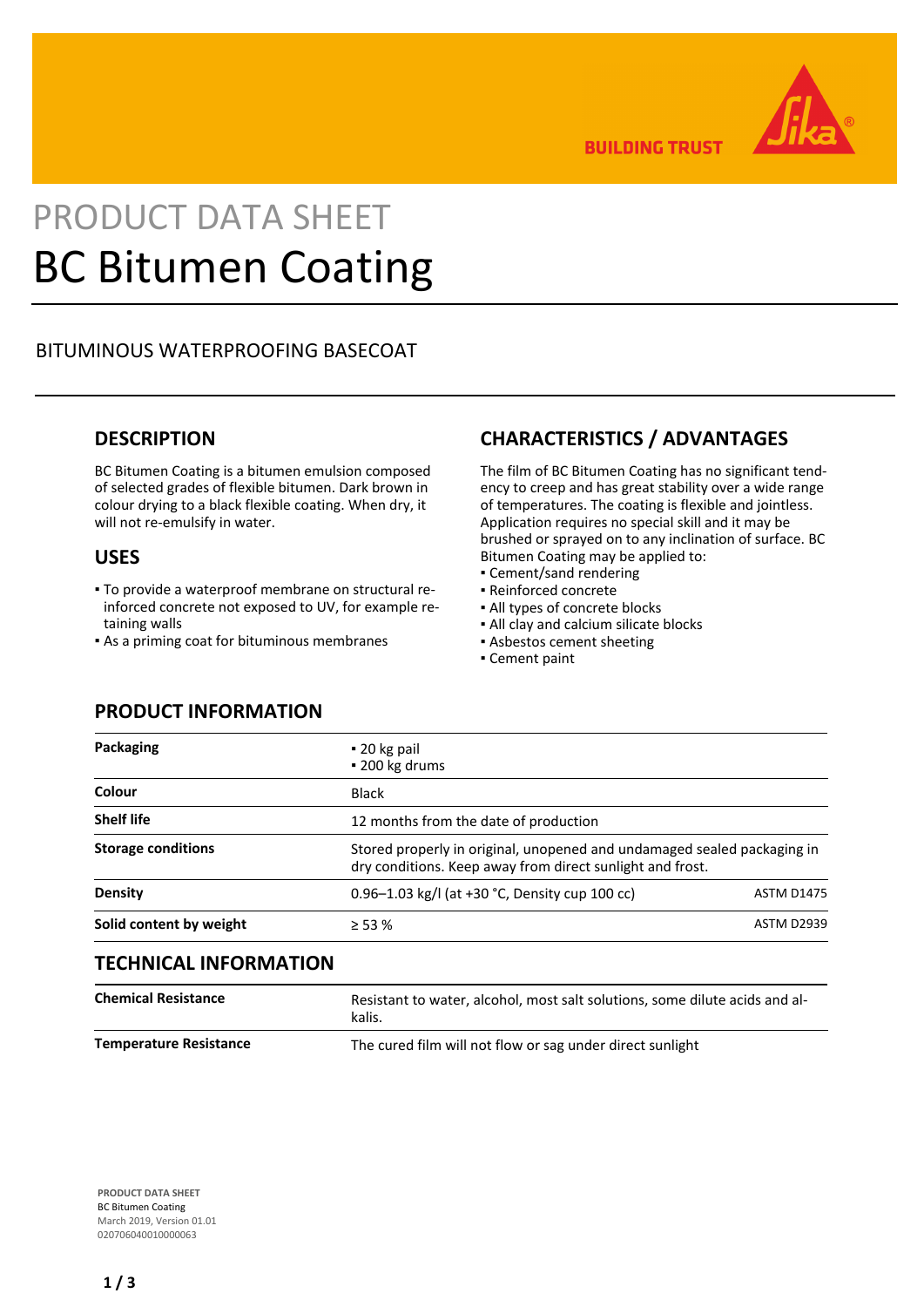# **APPLICATION INFORMATION Consumption Consumption Priming coat 1.1 with Consumption Priming coat 1.1 with** clean water) 1st coat (neat) 0.6 kg/m<sup>2</sup> **Ambient Air Temperature** +5 °C min. / +35 °C max. **Substrate Temperature**  $+5$  °C min. / +50 °C max. Waiting Time / Overcoating **Under normal conditions, 4–6 hours but a period of 24 hours should be al**lowed between coats (it may be considered dry when rubbing with a wet finger does not produce a brown stain).

## **APPLICATION INSTRUCTIONS**

#### **SUBSTRATE PREPARATION**

#### **New Concrete, Screed or Render**

The surface should have a brushed or wood float finish, and should be free from contamination by any material that could impair adhesion. All surface defects should be repaired by approved methods. Protrusions greater than 3 mm should be removed.

#### **For Old Painted Surfaces**

Loose material and/or organic growth must be removed with a stiff bristle (not wire) brush and spores should be killed with a suitable fungicide which should be scrubbed in, left for 24 hours and washed off with clean water.

Where surfaces are chalking and friable, remove all loose material, apply stabilising solution and allow to dry for at least 24 hours. Cracks should be made good, allowed to dry and then covered with BC Bitumen Coating into which is embedded an open weave glass fibre scrim. Spalled concrete should be made good.

#### **MIXING**

As a priming coat, add an equal volume of clean water and stir well until a homogenous consistency is obtained.

For the neat coat, the material is ready for use from the can after stirring thoroughly with a spatula. Ensure the material has a homogenous consistency before application.

#### **APPLICATION METHOD / TOOLS**

#### **By Brush Or Spray**

Ensure substrate is thoroughly dry before applying BC Bitumen Coating. Scrub in the priming coat to give a dense overall cover and allow to dry. The first coat (not diluted) shall be applied evenly with a brush and allowed to dry. Repair/re-apply any 'misses' with a neat coat of BC Bitumen Coating the following day. Wash brush frequently in clean water to prevent clogging and wipe off splashes immediately with clean water.

#### **CLEANING OF EQUIPMENT**

Clean all tools and application equipment with water immediately after use. Hardened or cured material can only be removed mechanically.

## **IMPORTANT CONSIDERATIONS**

- Any faults in the structure, particularly those which may lead to moisture penetration must be rectified.
- **BC Bitumen Coating is not resistant to oils, solvents** and some detergent solution.
- Do not apply in wet weather or under direct sunlight.

# **BASIS OF PRODUCT DATA**

All technical data stated in this Data Sheet are based on laboratory tests. Actual measured data may vary due to circumstances beyond our control.

## **LOCAL RESTRICTIONS**

Note that as a result of specific local regulations the declared data and recommended uses for this product may vary from country to country. Consult the local Product Data Sheet for the exact product data and uses.

## **ECOLOGY, HEALTH AND SAFETY**

For information and advice on the safe handling, storage and disposal of chemical products, users shall refer to the most recent Safety Data Sheet (SDS) containing physical, ecological, toxicological and other safety-related data.

# **LEGAL NOTES**

The information, and, in particular, the recommendations relating to the application and end-use of Sika products, are given in good faith based on Sika's current knowledge and experience of the products when properly stored, handled and applied under normal conditions in accordance with Sika's recommendations. In practice, the differences in materials, substrates and actual site conditions are such that no warranty in respect of merchantability or of fitness for a particular purpose, nor any liability arising out of any legal relationship whatsoever, can be inferred either from this information, or from any written recommendations, or from any other advice offered. The user of the product must test the product's suitability for the intended application and purpose. Sika reserves the right to change the properties of its products. The proprietary rights of third parties must be observed. All orders are accepted subject to our current terms of sale and delivery. Users must always

**PRODUCT DATA SHEET** BC Bitumen Coating March 2019, Version 01.01 020706040010000063

**BUILDING TRUST**